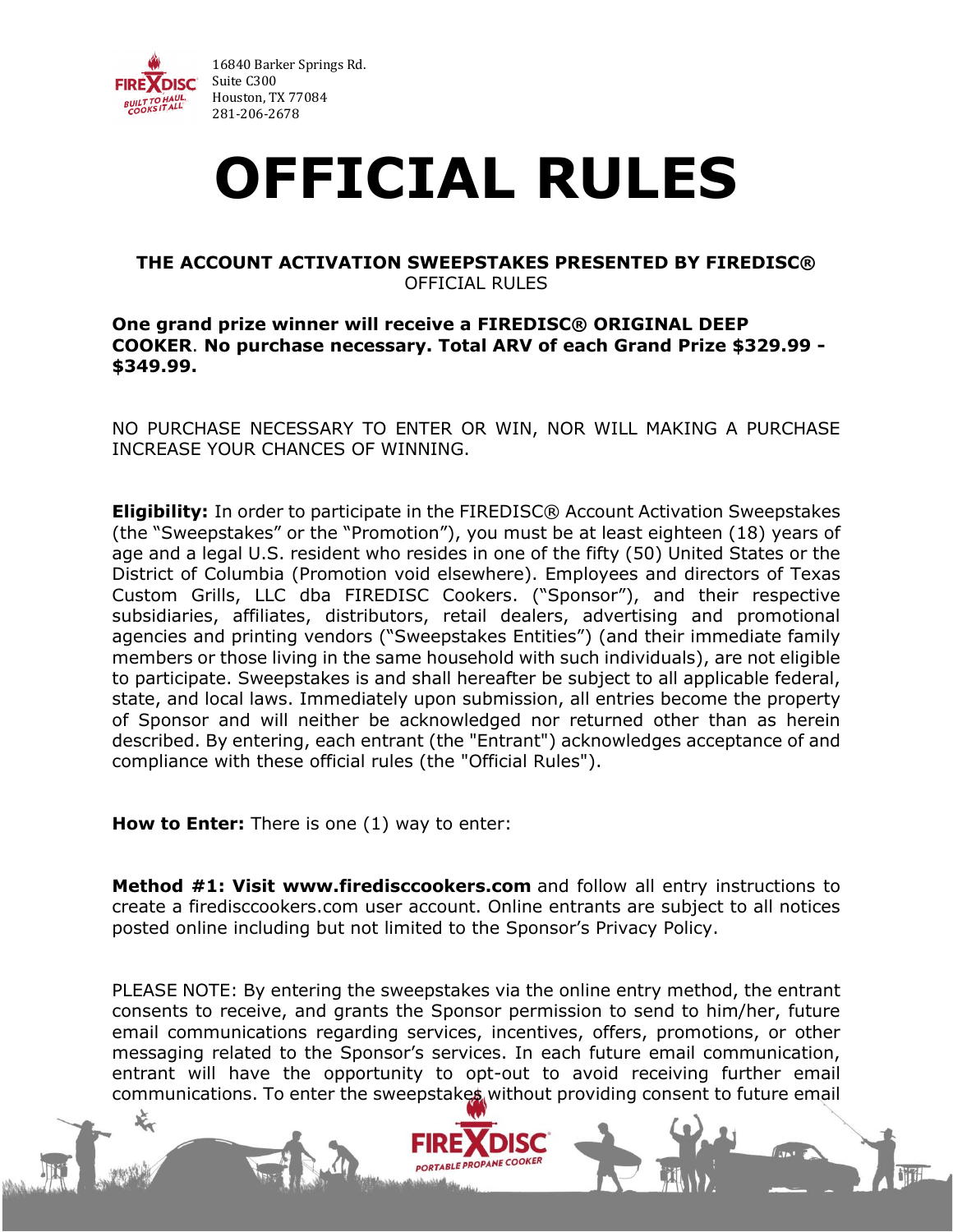

communications from Sponsor, please use the mail-in entry method described below. By entering and providing the required entry information, entrants acknowledge that the Sponsor Personal information collected from entrants is subject to the Sponsor's Privacy Policy, which can be found at www.firedisccookers.com.

By entering and providing the required entry information, entrants acknowledge that the Sponsor may also send information, samples or special offers it believes may be of interest to entrant, or other information or goods offered by its marketing partners. By entering and providing the required entry information, entrants acknowledge that the Sponsor Personal information collected from entrants is subject to the Sponsor's Privacy Policy, which can be found at **[www.firedisccookers.com](http://www.firedisccookers.com/)**. Limit one (1) online entry per person or Facebook account regardless if the entrant has more than one (1) account or email address.

PLEASE NOTE: By entering the sweepstakes via the mail-in entry method, the entrant will not receive future email communications from Sponsor with the exception of email communications relating directly to the administration of this sweepstakes (e.g., winner's notice) unless the entrant has consented through other means to receiving such communications or has an established business relationship with Sponsor, which permits such communications.

Sponsor is not responsible for lost, late, illegible, corrupted, or misdirected entries. **Limit one (1) entry per person or e-mail address regardless of method of entry and regardless if entrant has more than one (1) email address.**

## **Prize/Approximate Retail Value ("ARV")/Odds:**

**Grand Prizes: Grand Prizes will be awarded a** FIREDISC® ORIGINAL DEEP COOKER. Total ARV of each Grand Prize \$329.99 - \$349.99.

Odds of winning depend on the number of eligible entries received.

**Random Drawing/Winner Notification:** The Grand Prize winner will be selected in a random drawing from among all eligible online and mail-in entries received. Drawing will take place at the offices of an independent agent of the Sponsors whose decisions are final.

**Grand Prize winner will be notified by email and confirmed in writing, and will be required to sign and return, within ten (10) days of winner notification, an Affidavit of Eligibility, a Liability Waiver, and where allowable, a Publicity Release (collectively, "the Releases"). For a prize \$600**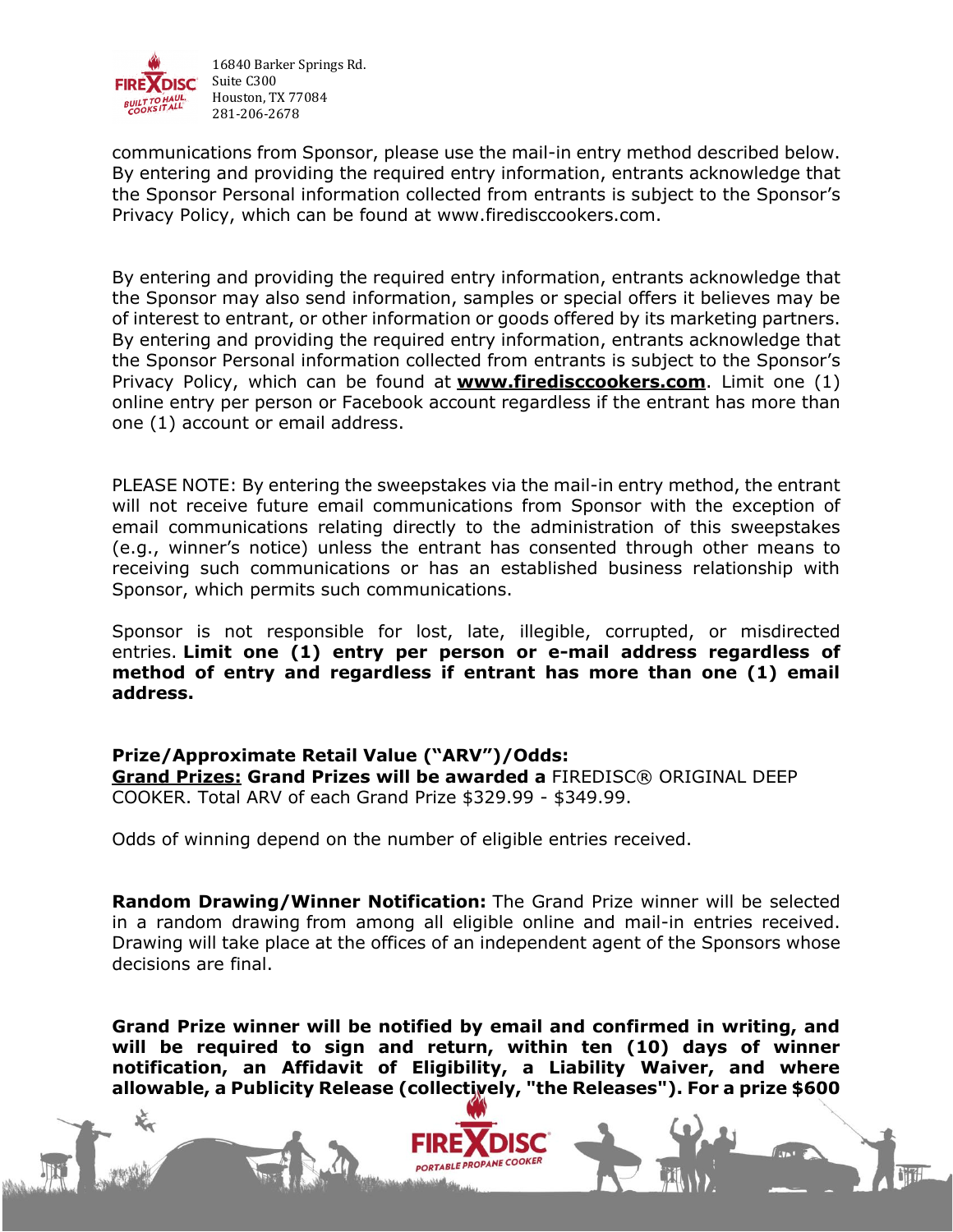

**or more in value, winner's social security number or taxpayer I.D. will be required in order to issue a Form 1099-MISC showing prize ARV as income to winner. Prize will be awarded within approximately Fourteen (14) days after the winner is verified.**

**Prize Conditions and Limitations:** The prize package will be awarded within approximately fourteen (14) days after the winner is verified. If a prize notification or prize is returned as undeliverable, or if winner is found to be ineligible or not in compliance with these rules that winner will be disqualified, and the prize will be awarded to an alternate winner in a separate random drawing.

If a winner is otherwise eligible under these Official Rules, but is nevertheless deemed a minor in his or her state of primary residence, the prize will be awarded in the name of winner's parent or legal guardian who will be required to execute and return the Releases on minor's behalf. If the Releases are returned as undeliverable or if the selected winner cannot accept or receive the prize for any reason, or he/she is not in compliance with these Official Rules, the prize will be forfeited and an alternate winner will be selected in a separate random drawing.

Taxes on prize are the sole responsibility of the winner. Prize is not redeemable for cash. Prize is non-assignable or transferable. No substitution is permitted except in Sponsor's sole discretion, in which case a prize of equal or greater value will be awarded. No cash in lieu of prize and no exchange or substitution of prize, except at the sole discretion of the Sponsor. Any other incidental expenses on prize not specified herein are the winner's sole responsibility. In no event shall more prizes be awarded than the number stated in the "Prizes" section above.

**Publicity Release:** Acceptance of a prize constitutes permission from the winner to the Sponsor and its agencies to use such winner's image, name, voice and/or likeness, for FIREDISC®'s marketing, advertising and publicity purposes in any media format worldwide, without further compensation, except where such use is prohibited by law.

**Release:** By entering, each entrant agrees to hold harmless and indemnify the Sweepstakes Entities against any and all liability, damages or causes of action (however named or described) due to any injuries, theft, damages or losses to any person (including death) or property of any kind resulting in whole or in part, directly or indirectly, from (a) acceptance, receipt, possession, misuse or use of any prize; (b) participation in any Sweepstakes-related activity or participation in this Sweepstakes; (c) any malfunction of the entry website; (d) any error in the collection or retention of entry information; or (e) any typographical or other error in the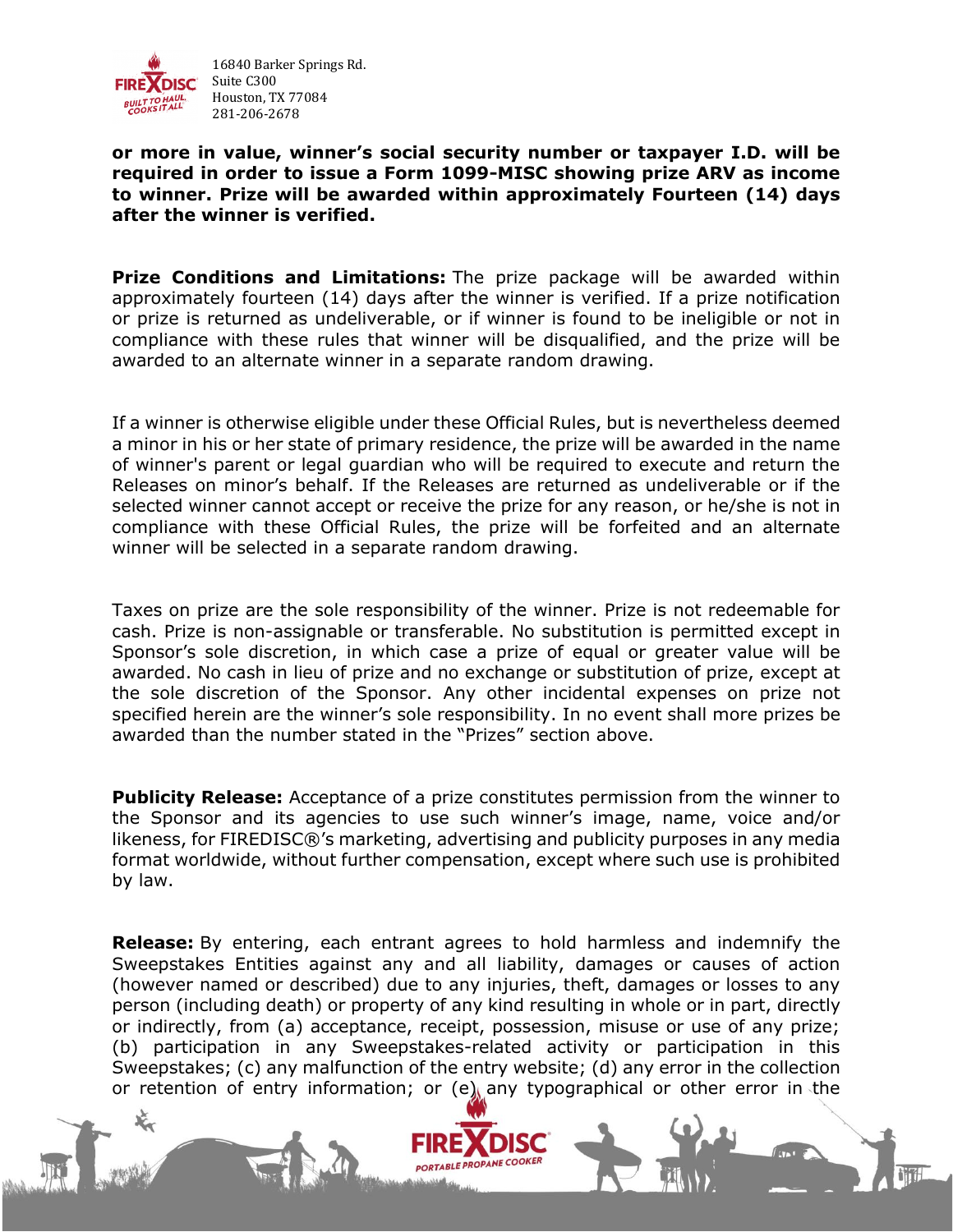

printing, offering or announcement of any prize. Winner assumes all liability for any injury or damage caused, or claimed to be caused, by participating in this Sweepstakes or use or redemption of any prize. All merchandise prizes are awarded "as is" with no at-law or implied warranties whatsoever. By participating in this promotion, entrants agree to be bound by these Official Rules and the decisions of the Independent Sweepstakes Administrator.

Sponsor is not responsible for any incorrect or inaccurate information, whether caused by website users or by any of the equipment or programming associated with, or utilized in, this Promotion, or by any technical or human error which may occur in the processing and/or transmissions in the Promotion. Sponsor assumes no responsibility for any error, omission, interruption, deletion, defect, delay in operation or transmission, communications line failure, theft or destruction or unauthorized access to, or alteration of, entries. Sponsor is not responsible for any problems or technical malfunction of any telephone network or lines, computer online systems, servers or providers, computer equipment, software, failure of email due to technical problems or traffic congestion on the Internet or at any website or combination thereof, including injury or damage to participants or to any other person's computer related to, or resulting from, participating in or downloading of materials in this Promotion. If, for any reason, the Promotion is not capable of running as planned, including, without limitation, infection by computer virus, bugs, worms, tampering, unauthorized intervention, fraud, technical failures, or any other causes beyond the reasonable control of the Sponsor which may corrupt or affect the administration, security, fairness, integrity or proper conduct of this Promotion, Sponsor reserves the right at its sole discretion to cancel, terminate, modify or suspend the Promotion, without individual notice, and to select winners from all entries received up to the time of termination. Any person attempting to defraud or in any way tamper with the mechanics or logistics of this Promotion will be declared ineligible and may be prosecuted to the full extent of the law.

**DISPUTES/CHOICE OF LAW:** Except where prohibited, each entrant agrees that: (1) any and all disputes, claims and causes of action arising out of or connected with this Sweepstakes or any prize awarded shall be resolved individually, without resort to any form of class action, and exclusively by state or federal courts situated in TEXAS, (2) any and all claims, judgments and awards shall be limited to actual outof-pocket costs incurred, but in no event attorneys' fees; and (3) no punitive, incidental, special, consequential or other damages, including without limitation, lost profits, may be awarded (collectively, "Special Damages"), and (4) entrant hereby waives all rights to claim Special Damages and all rights to have such damages multiplied or increased. TEXAS law, without reference to choice of law rules, governs the Sweepstakes and all aspects related thereto.